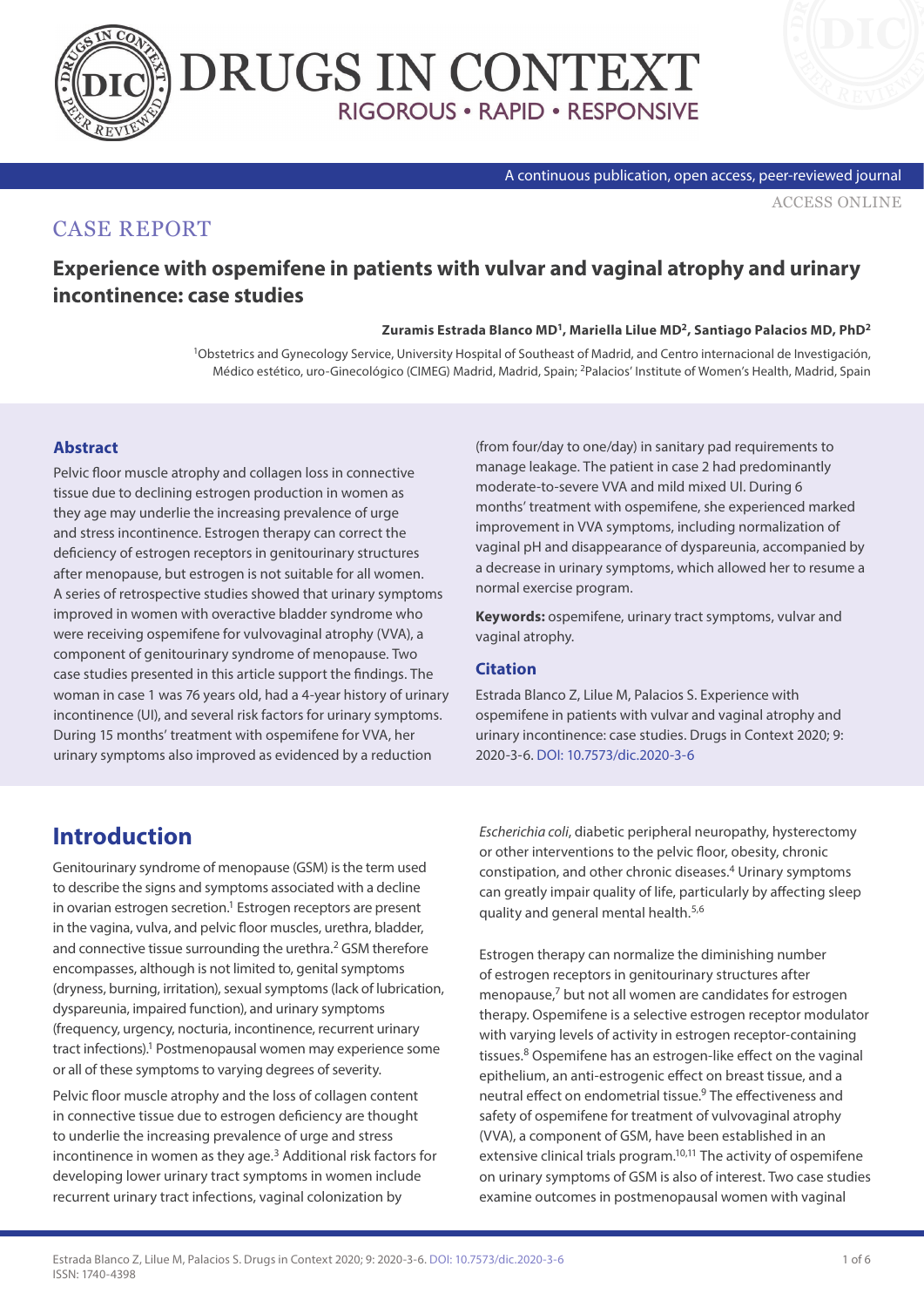### **Figure 1. Vaginal ultrasound (A) July 2018 and (B) January 2019. No change was observed in endometrial thickness during ospemifene treatment.**



and urinary symptoms during treatment with ospemifene for VVA. As patient-specific information was deidentified to ensure anonymity, patient consent was not required.

## **Case 1**

Case 1 describes a 76-year-old woman (weight 80 kg; body mass index [BMI] 32 kg/m<sup>2</sup>) with metabolic syndrome, hypertension, hypercholesterolemia, and hyperinsulinism. Current medications were atenolol, captopril, atorvastatin, and metformin. Five pregnancies had resulted in three terminations and two standard vaginal deliveries.

The patient entered menopause at 50 years and developed VVA symptoms at 54 years. Symptoms were managed with moisturizing creams and local estrogen, although irregularly as she found the products inconvenient to use. Two sessions of erbium vaginal laser treatment performed in November 2015 were unsuccessful.

The patient developed urinary symptoms in January 2015 and was diagnosed with mixed urinary incontinence (UI) by a urologist. In June 2015, she began treatment with mirabegron (a ß<sub>2</sub>-adrenergic receptor agonist) but discontinued after a few months due to side effects (tachycardia, nausea, dry mouth). During this year, she experienced three separate urinary tract infections (UTIs) requiring antibiotic treatment. In October 2015, her incontinence severity index score was 6 (maximum 12).12 She required four sanitary pads per day to manage urge incontinence and nocturia.

In September 2017, the patient presented vaginal dryness, dyspareunia, and vulvar itching. A physical examination revealed erythema of the vagina and introitus. Vaginal pH was 6. She continued to experience mixed UI with nocturia and

urgency. Urine culture was negative. As the patient refused local therapy, ospemifene was selected to treat her VVA.

In December 2017, after 3 months' treatment with ospemifene 60 mg/day the patient reported improvement in vaginal dryness, vulvar itching, and urinary control. Mammography performed at this time showed no sign of cancer (B1).

After 10 months' treatment with ospemifene, her vaginal pH was 4.5 (*versus* 6 at baseline). She reported further improvement in vaginal dryness and vulvar itching. Her requirement for sanitary pads was reduced to two per day.

In January 2019, after 15 months' treatment with ospemifene, the patient's VVA was further improved and she expressed a desire to continue treatment. Vaginal ultrasounds performed in July 2018 and January 2019 indicated atrophy of the uterus and ovaries on both occasions and no change in endometrial thickness over this period (Figure 1). Her sanitary pad requirement to manage incontinence was one per day, and her incontinence severity index score was 2 (*versus* 6 at baseline). She experienced no UTIs during treatment with ospemifene. Mammography was normal (B1) with no changes since the previous assessment in December 2017 (Figure 2).

# **Case 2**

Case 2 involves a 57-year-old Caucasian woman with a bodyweight of 65 kg and a BMI of 25.4 kg/m<sup>2</sup>, with no history of gynecological surgery. Two pregnancies had resulted in one vaginal birth and one caesarian delivery. She entered menopause at 49 years. High blood pressure was controlled with diet and exercise and she was generally not constipated.

In September 2018, the patient presented to the Pelvic Floor Unit with complaints of urine leakage on exertion (coughing,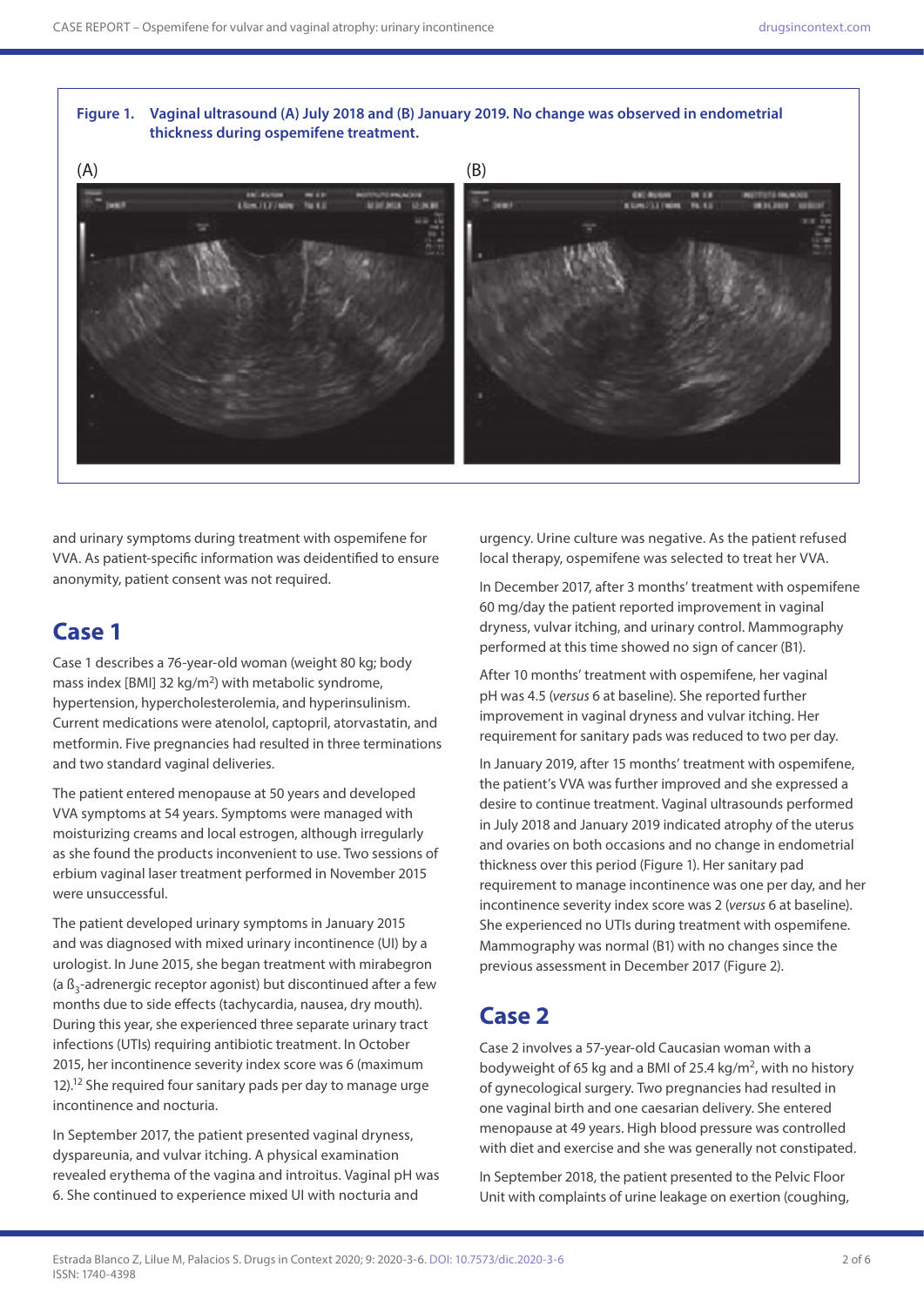#### **Figure 2. Mammography from (A) December 2017 and (B) January 2019. No change was observed in breast density during ospemifene treatment.**



sneezing, laughing, and intense exercise), occasional difficulty in reaching the bathroom on time with a full bladder, and nocturia (3-4 times per night). She required up to three incontinence pads during the day and one at night to manage leakage.

During questioning, she complained of frequent severe vaginal burning and itching, and pain on sexual intercourse. She was using pharmacist-recommended lubricants for sexual activity. Antifungal creams and antihistamines (to be taken at night when symptoms were more severe) had been prescribed at her health center, although no vaginal swabs were taken. Vaginal cytology performed at the patient's primary care center a year prior to presentation showed an atrophic smear pattern.

The patient was examined on a full bladder in the lithotomy position. Physical examination revealed pale and atrophic external genitalia with loss of rugae, friable epithelium, atrophic labia minora, and lipodystrophy of the labia majora (Figure 3). She complained of a burning sensation and rated her dyspareunia a 6 on the pain 0-10 visual analogue scale (VAS). Her vaginal pH was 6.5. Speculoscopy indicated atrophy of the vaginal walls and cervix, with blood spotting after rubbing with the speculum. A Doppler-flow study of the vaginal and periurethral walls (as part of the protocol) showed decreased flow through the capillaries of the vaginal epithelium (lamina propria). The vaginal health index (VHI) score was 5 (maximum 25). Vaginal cytology showed a predominance of parabasal cells, consistent with VVA.

During the stress IU test, no leaks were observed following a Valsalva maneuver (intense fit of coughing). Urethral hypermotility (Q-tip test) indicated grade 1 rectocele. Muscle strength was Oxford scale 2/5. A UI test in the standing position (coughing fit) was ++. Ultrasound showed a total residual bladder volume of 200 mL (30 mL post-void), bladder wall thickness of 4 mm, and an anteverted uterus with a linear endometrium and atrophic-looking ovaries. Urine was negative

for leucocytes or red blood cells. She scored 10 (maximum 21) on the International Consultation on Incontinence Questionnaire-Short Form (ICIQ-SF).

Clinical evaluation suggested a diagnosis of GSM with predominance of moderate-to-severe VVA and a degree of (seemingly mild) mixed UI.

Based on this preliminary diagnosis, treatment was initiated with ospemifene 60 mg/day for 3 months, along with daily washing of the vulva using water and burdock gel, and continued use of lubricants for sexual intercourse. Incontinence pads were to be avoided but, if necessary, cotton pads were recommended.

After 1 month's treatment with ospemifene, the patient reported improvement in dyspareunia (VAS score of 2), itching/ burning sensation, number of pads required (reduced to one during the day and none at night) and nocturia (reduced to one episode per night). On examination, clinical improvement was observed in the patient's vulvar and vaginal epithelium (Figure 4). Vaginal cytology indicated a decrease in parabasal cells.

After 60 days' treatment with ospemifene, there was improvement in vulvovaginal trophism and in the patient's self-assessed quality of life. Her vaginal pH was 4.0 (*versus* 6.5 at baseline). The VHI score had improved to 19 and the dyspareunia VAS score was ≤2. The patient reported substantial improvement in vulvovaginal and UI symptoms and expressed satisfaction with treatment. Nocturia was absent and she no longer required sanitary pads. The ICIQ-SF score was 4 (*versus* 10 at baseline). The treatment plan was to continue with ospemifene 60 mg/day for 6 months, maintain hygienic and dietary measures (reduced fluid intake at night), and use vaginal moisturizers as required for sexual intercourse.

Six months later, vaginal cytology showed an increase in the number of superficial cells. Vaginal pH was 4.2, and her VHI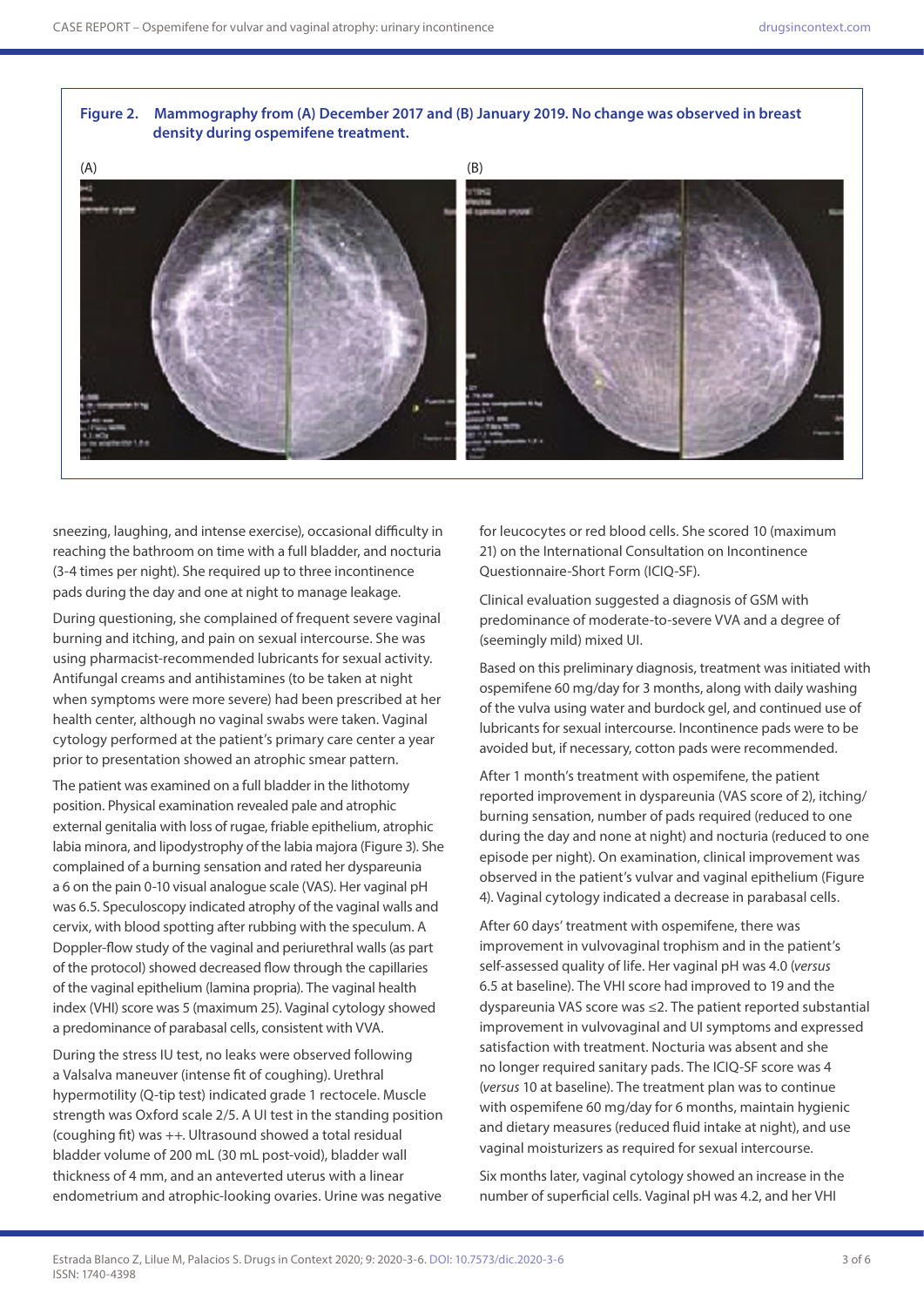



**Figure 4. Observable difference in epithelial color and hydration after 1 month's treatment with ospemifene.**



some tissues and blocks them in others.<sup>8</sup> Improved trophism associated with stimulation of estrogen receptors along the urinary tract leads to improvement of urinary symptoms.

The efficacy of ospemifene in women with VVA and urinary symptoms has been assessed in a series of retrospective studies. In 46 postmenopausal women with VVA and overactive bladder syndrome (OAB), with or without UI, ospemifene 60 mg/day for 12 weeks significantly decreased the proportion of patients with detrusor overactivity (13 *versus* 39%; *p*=0.04); and significantly decreased the mean number of voids/24 hours (6.6 *versus* 9.6; *p*<0.0001), urgent micturition episodes/24 hours (1.4 *versus* 5.6; *p*<0.0001), nocturia episodes (1.1 *versus* 3.2; *p*<0.0001), and UI episodes/24 hours (0.33 *versus*  0.85; *p*=0.003) compared with baseline.<sup>13</sup> In another study by this same group involving 39 postmenopausal women with GSM, 6 months' treatment with ospemifene 60 mg/day led to significant reductions from baseline in the mean number of positive urine cultures (0.25 *versus* 3.65; *p*<0.0001), mean number of urinary infection symptoms (dysuria, frequency, urgency; all *p*<0.0001), and total score on the pelvic pain and urinary/frequency patient symptom scale (12.14 *versus* 22.43; *p*<0.0001). Symptomatic relief was accompanied by a

score was 21 (*versus* 5 at baseline). The dyspareunia VAS score was 0. Doppler flow of vaginal and periurethral vessels showed relevant improvement (enhanced angiogenesis) and a decrease in the pulsatility index. The ICIQ-SF score was stable at 4 and incontinence pads were not required. The patient was able to undertake more exercise, although she avoided high-impact exercise. Overall, she expressed high satisfaction with treatment.

# **Clinical overview**

Vaginal health is an integral part of a woman's social and sexual expression. As postmenopausal women may experience a wide range of genital, sexual, and urinary symptoms related to estrogen decline, effective management of genitourinary health can significantly enhance their quality of life.

Ospemifene is a selective modulator (agonist/antagonist) of estrogen receptors; it activates estrogenic pathways in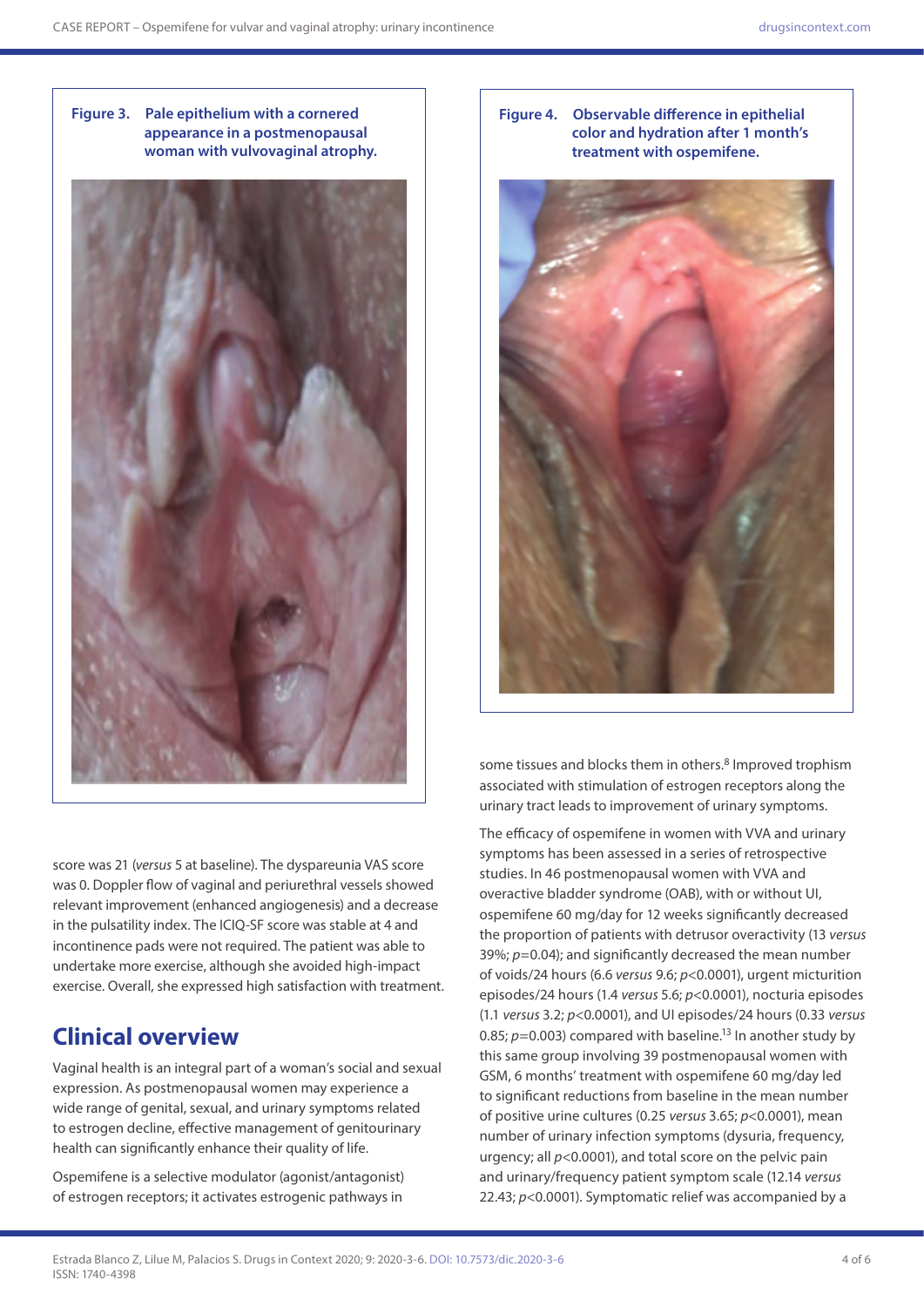significant improvement in quality of life using the Short Form (36) Health Survey (SF-36; 83.34 *versus* 52.86; *p*<0.0001).14 A further retrospective analysis by these investigators involved 105 postmenopausal women with VVA and either OAB or urge UI who were treated with ospemifene 60 mg daily for 12 weeks. Along with significant improvement from baseline in the VHI score (19.76 *versus* 12.74; *p*<0.0001), significant improvements were observed in urinary symptoms including mean number of voids (7.57 *versus* 9.12; *p*<0.0001), urgent micturition events (1.09 *versus* 1.83; *p*<0.0001), nocturia episodes (0.95 *versus* 1.47; *p*<0.0001), and incontinence episodes (0.29 *versus* 0.45; *p*=0.015), and in patients' subjective assessment of OAB symptoms (overactive bladder questionnaire scores) and quality of life using the SF-36 (both *p*<0.0001). After treatment, the number of women reporting regular sexual activity increased from 57 patients (54.3%) at baseline to 90 patients (87.5%).<sup>15</sup> These investigators also reported outcomes for 81 women with mixed UI (but no VVA) who underwent mid-urethral sling surgery (Trans-Obturator-Tape Sling Procedure), of whom 38 received ospemifene 60 mg/day for 12 weeks after surgery. Compared with surgery alone, ospemifene significantly improved urgency symptoms and quality of life.<sup>16</sup>

Consistent with the findings of these studies, the case reports demonstrate that ospemifene has a beneficial effect on urinary symptoms in postmenopausal women during treatment for VVA. The patient in case 1 had been experiencing VVA symptoms for more than 20 years and UI symptoms for 4 years. Her risk factors for the development of urinary symptoms included concomitant medical conditions and obesity.4 During 15 months' treatment with ospemifene, her incontinence improved and she had no UTIs despite a history of

recurrent infections. In case 2, the patient's mixed UI improved markedly during ospemifene treatment and she was able to resume a relatively normal exercise program. The extent of improvement in genitourinary health was reflected in her high level of satisfaction with ospemifene treatment. A unique feature of this case is the Doppler-flow study of the vaginal and periurethral tissues. This imaging procedure is part of the protocol at our clinic to validate the effect of treatments (e.g., photothermal, medicinal, regenerative) intended to improve vascularization and, therefore, regeneration and function in various parts of the body. In this patient, Doppler ultrasound was used to assess microvascularization of the lamina propria. Increased angiogenesis is indicative of improvement and adequate response to treatment.

# **Conclusion**

Ospemifene is an effective treatment for VVA in postmenopausal women, and has the added benefit of improving urinary symptoms, if present. Several retrospective studies in women with VVA and urinary symptoms have documented symptomatic relief and an associated improvement in quality of life during ospemifene treatment. The featured case studies showed collateral improvement of urinary symptoms in women receiving ospemifene for VVA, markedly reducing their sanitary/incontinence pad requirements to manage leakage. Doppler ultrasound suggests that increased angiogenesis of the vaginal and periurethral tissues may underlie the benefits. Further research into the usefulness of local hormones or selective estrogen receptor modulators on urinary symptoms in menopausal women through randomized controlled trials is warranted.

**Contributions:** All authors contributed equally to the preparation of this case report. All named authors meet the International Committee of Medical Journal Editors (ICMJE) criteria for authorship for this article, take responsibility for the integrity of the work as a whole, and have given their approval for this version to be published.

**Disclosure and potential conflicts of interest:** Dr. Estrada Blanco reports personal fees from Shionogi, outside the submitted work. Dr. Lilue reports personal fees from Shionogi, outside the submitted work. Dr. Palacios reports grants from Pfizer, grants from Amgen, grants from Gedeon Ritcher, grants from Exeltis, grants from Bayer, grants from MSD, grants from Procare Health, grants and personal fees from Shionogi, grants from Serelys, and personal fees from Mylan, outside the submitted work. The authors have also provided scientific support to Shionogi Spain by lecturing and/or taking part in Advisory Board meetings organized by Shionogi (Madrid, Spain). The authors' time was compensated by Shionogi Spain according to local codes of practice. The International Committee of Medical Journal Editors (ICMJE) Potential Conflicts of Interests form for the authors is available for download at: <https://www.drugsincontext.com/wp-content/uploads/2020/05/dic.2020-3-6-COI.pdf>

**Acknowledgements:** Medical writing assistance was provided by Jon Monk and Kerry Dechant on behalf of Content Ed Net (Madrid, Spain). This article forms part of a Special Issue. All authors contributed to developing this Special Issue by sharing their experience with the benefit of patients in mind. The publication is expected to benefit gynecologists in their daily clinical practice by increasing knowledge and expertise.

Funding declaration: Medical writing assistance was funded by Shionogi (Madrid, Spain). This article forms part of a Special Issue funded by Shionogi (Madrid, Spain).

**Copyright:** Copyright © 2020 Estrada Blanco Z, Lilue M, Palacios S. Published by Drugs in Context under Creative Commons License Deed CC BY NC ND 4.0 which allows anyone to copy, distribute, and transmit the article provided it is properly attributed in the manner specified below. No commercial use without permission.

**Correct attribution:** Copyright © 2020 Estrada Blanco Z, Lilue M, Palacios S. [https://doi.org/10.7573/dic.2020-3-6.](https://doi.org/10.7573/dic.2020-3-6) Published by Drugs in Context under Creative Commons License Deed CC BY NC ND 4.0.